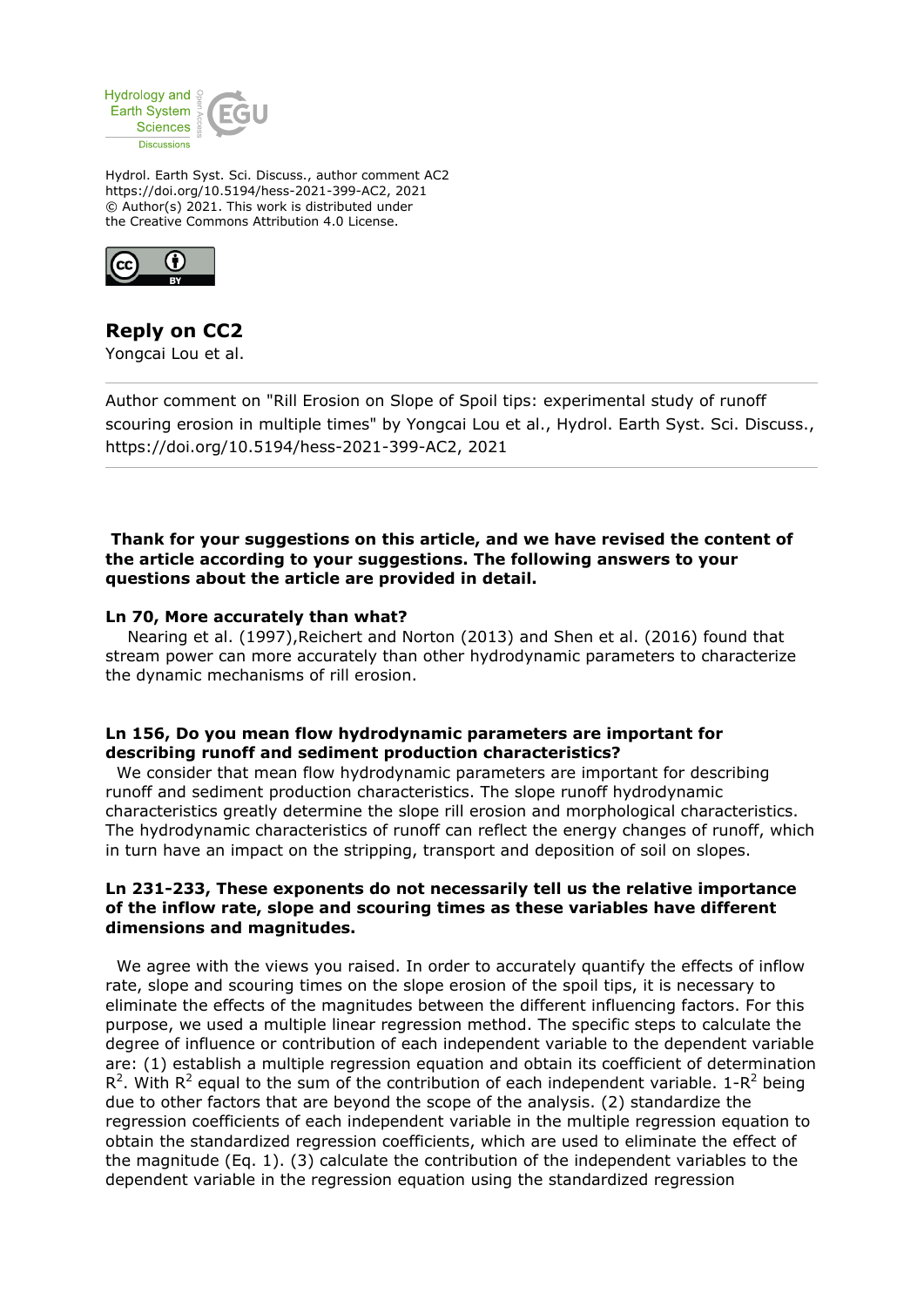coefficients (Eq. 2)(Nan et al., 2013). The specific formulas are as follows:

$$
\beta_i = b_i \frac{\sigma_{xt}}{\sigma_y} \tag{1}
$$

$$
P_t = R^2 \frac{\beta_t^2}{\sum_{i=1}^n \beta_i^2} \times 100\%
$$
 (2)

where β<sub>i</sub>is the standardized regression coefficient of the *i* th independent variable, *b<sub>i</sub>*is the regression coefficient of the ith independent variable, *σxi* is the standard deviation of the *i* th independent variable,  $\sigma_{\rm y}$ is the standard deviation of the dependent variable, and *P*<sub>i</sub>is the contribution of the *i* th independent variable.

# **Ln 246-247, Are these your results or results of Peng et al., 2014 and Niu et al., 2020?**

These are results we observed during our experiments, and similar phenomena were observed by Peng et al. 2014 and Niu et al. 2020. To avoid misunderstandings, we have modified the original sentence. Specifically, as follows:

"With the blocking and scouring of the side walls, the erosion and collapse occurred repeatedly, and erosion fluctuates, so that multiple peaks and lows occur during the erosion process. Similar phenomena were observed by Peng et al. (2014) and Niu et al. (2020)."

#### **Ln 321-323, Not sure these interpretations are correct and please see comment above on the same issue.**

As mentioned above, we re-quantified the effects of different influencing factors on rill width, rill depth and rill width-to-depth ratio based on a multiple linear regression approach.

#### **Ln 349-351, It is not clear what this means. What is a significant variable rule?**

What we want to express is that Fr does not show an obvious variation (increase or decrease) with increasing slope, inflow and scouring number, the reason may be related to the complexity of the development of rill morphology on the slope. we have modified the original sentence. Specifically, as follows:

"No obvious variation existed between Fr and the inflow rate, slope or scouring times may be related to the complexity of the rill morphological development on the slope."

# **Ln 355-358, Poor English and please reword**

we have modified the original sentence. Specifically, as follows:

"The Darcy-Weisbach coefficient (f) ranged from 1.14 to 3.15. No obvious relationship existed between f and the inflow rate, slope and scouring times (Fig.  $10(i-l)$ ) because the rill beds became more irregular, resulting in rill development."

# **Ln 412-413, These statements may be correct, but the authors should consider the dimension and magnitude of these variables when comparing them.**

As mentioned above, consider the dimension and magnitude of these variables, we used a multiple linear regression method and re-quantified the effects of different influencing factors on soil erosion of the spoil tips.